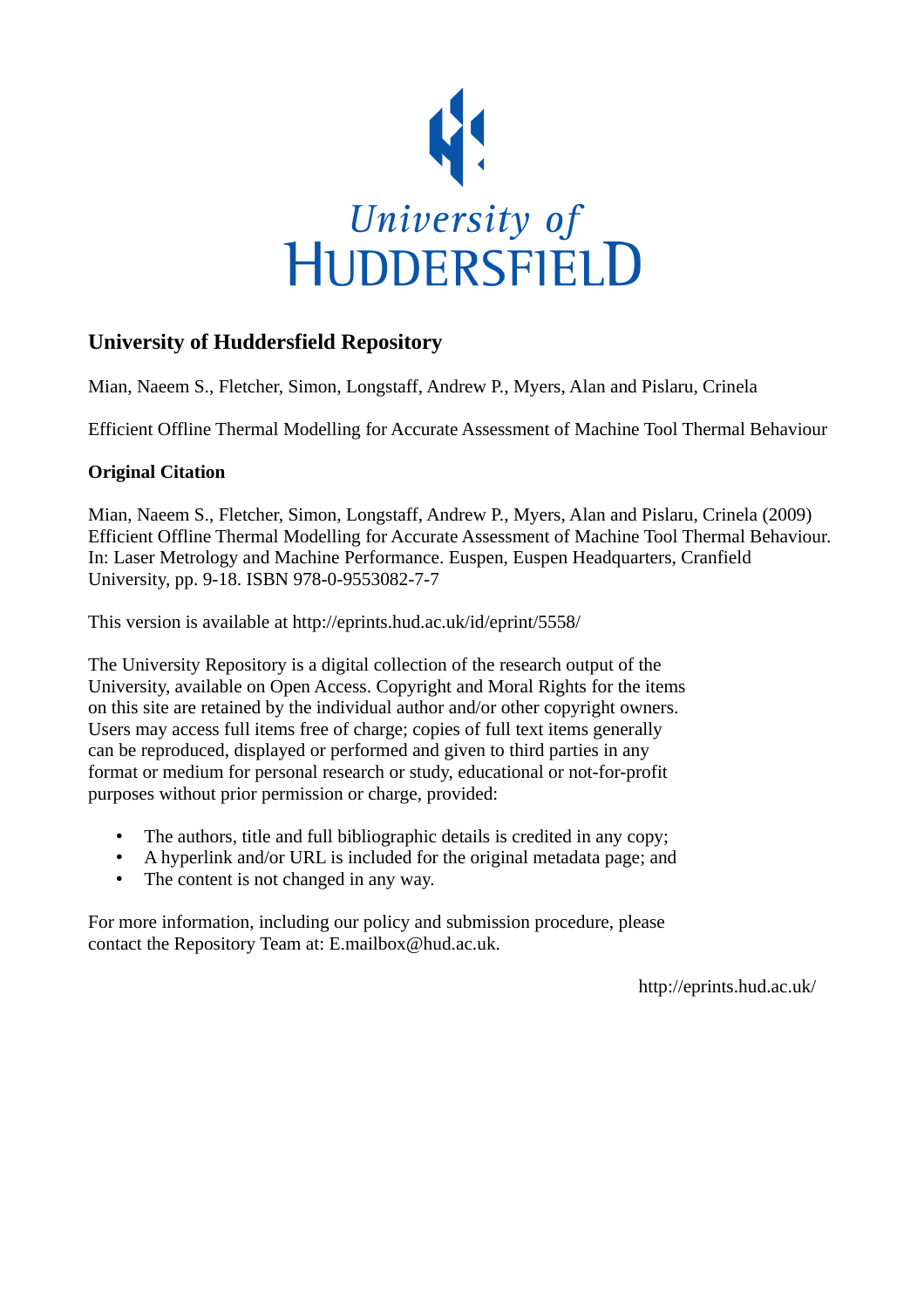## **EFFICIENT OFFLINE THERMAL MODELLING FOR ACCURATE ASSESSMENT OF MACHINE TOOL THERMAL BEHAVIOUR** N. S. Mian, S. Fletcher, A. P. Longstaff, A. Myers, C. Pislaru University of Huddersfield, Queensgate, Huddersfield HD1 3DH, UK

*[n.s.mian@hud.ac.uk](mailto:n.s.mian@hud.ac.uk)*

#### **Abstract**

Thermal gradients from internal and external heat sources cause instabilities which affect the machine tool positional accuracy. Positioning error results from deformation of the machine structure due to linear thermal expansions of some machine parts combined with the thermal behaviour of associated complex discrete structures producing non linear thermal distortions. Thermal gradients due to internally generated heat and varying environmental conditions pass through structural linkages and mechanical joints where the roughness and form of the contacting surfaces act as resistance to thermal flow and affect the heat transfer coefficients. Measurement of long term thermal behaviour and associated thermal deformations in the machine structure is a time consuming procedure and most often requires machine downtime and is therefore considered a dominant issue for this type of activity, whether for characterisation or correction. This paper presents a novel offline technique using Finite Element Analysis (FEA) to simulate the combined effects of the internal and external heat sources on a small vertical milling machine (VMC). Detailed long term experimental testing of the effects of temperature distribution in the machine structure and in-depth heat transfer work to obtain accurate values of heat transfer coefficients across joints is reported. Simplified models have been created offline using FEA software and the evaluated experimental results applied for offline simulation of the thermal behaviour of the machine structure. The FEA simulated results obtained are in close correlation with the obtained experimental results. FEA simulation enables quick and efficient offline assessments of temperature distribution and displacement in the machine tool structures along with characterisation of the machine under variable environmental conditions. This results in a significant reduction in machine non productive downtime and can provide significantly more thermal data for the creation and validation of robust long term error compensation models.

#### **1. INTRODUCTION**

Machine tool structures are susceptible to temperature changes which occur due to the heat produced internally from machining processes and externally from environmental changes. The heat flows through the structural elements and produces inevitable temperature gradients which cause deformations often in a very complex manner, resulting in unwanted displacements of the cutting tool relative to the work piece known as thermal errors. It has been reported that thermal errors can represent 70% of the total volumetric error [1]. Three main causes of structural temperature changes are 1) Internal heat generation with possible heating sources such as bearings, motors, belt drives etc. 2) Environmental variations with possible heat sources such as direct sunlight,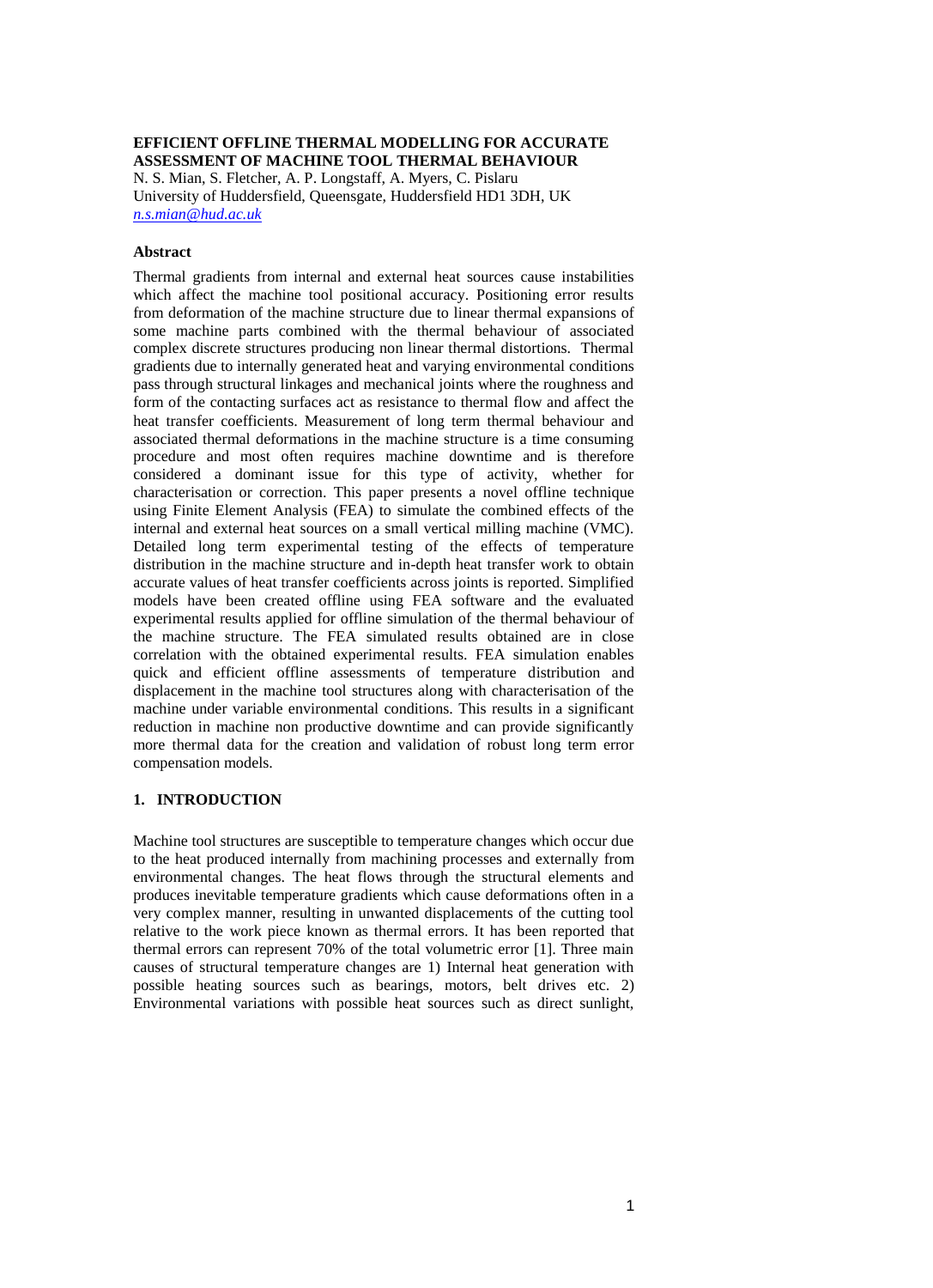workshop heating etc. Typically in non-temperature controlled environments, the 24 hours day and night cycle resulting from these sources are the most dominating long term variations. 3) Radiant heating with possible sources such as infrared workshop heating, direct sunlight striking the machine [2]. Figures 1 to 3 below shows possible affect heat sources.



A broad range of research has been carried out to compensate thermal errors. Mian et al. [3] discussed the usage of techniques such as Neural Networks, linear regressions, multiple linear regression and Finite Element Analysis (FEA) with their capabilities, results and complexities associated with machine downtime and cost. It was also discussed that FEA has been used as part of the research as a validation tool on discrete structural elements but not on a full CNC machine for thermal compensation however it has proved its significance in predicting thermal errors in reduced time scales which leads to reduced machine downtime. Mian [3] showed machine tool offline thermal assessment strategy using FEA which can reduce machine downtime. Assessment was carried on assembled machine models of spindle, carrier head, bearings tool and column of a small vertical milling machine. Abaqus 6.7-1 [4] simulated results showed well matched simulation results with experimental tests for one hour heat and one hour cool down. In order for this strategy to be able to predict results more accurately and efficiently, it was required to use this strategy on the full optimized machine model with simulations for longer periods to match the long term industrial operating conditions.

## **2. THERMAL CONTACT RESISTANCE TESTING**

Heat flows through machine structure and passes through structural joints and contacts. Mian [3] showed TCR testing results using two steel plates tested in dry and oiled conditions to replicate the precision and accuracy used in assembly of the relevant components of a typical machine tool. The results were used to carry out accurate FEA simulations. TCR values were calculated using equation 1.

$$
h_c = \frac{Q}{(\Delta K \Delta T - 2Q\Delta L)}
$$
 (1)

Where  $h_c$  is TCR and K is the conductivity of steel, Q is the heat energy,  $\Delta T$  is temperature difference and  $\Delta L$  is the distance.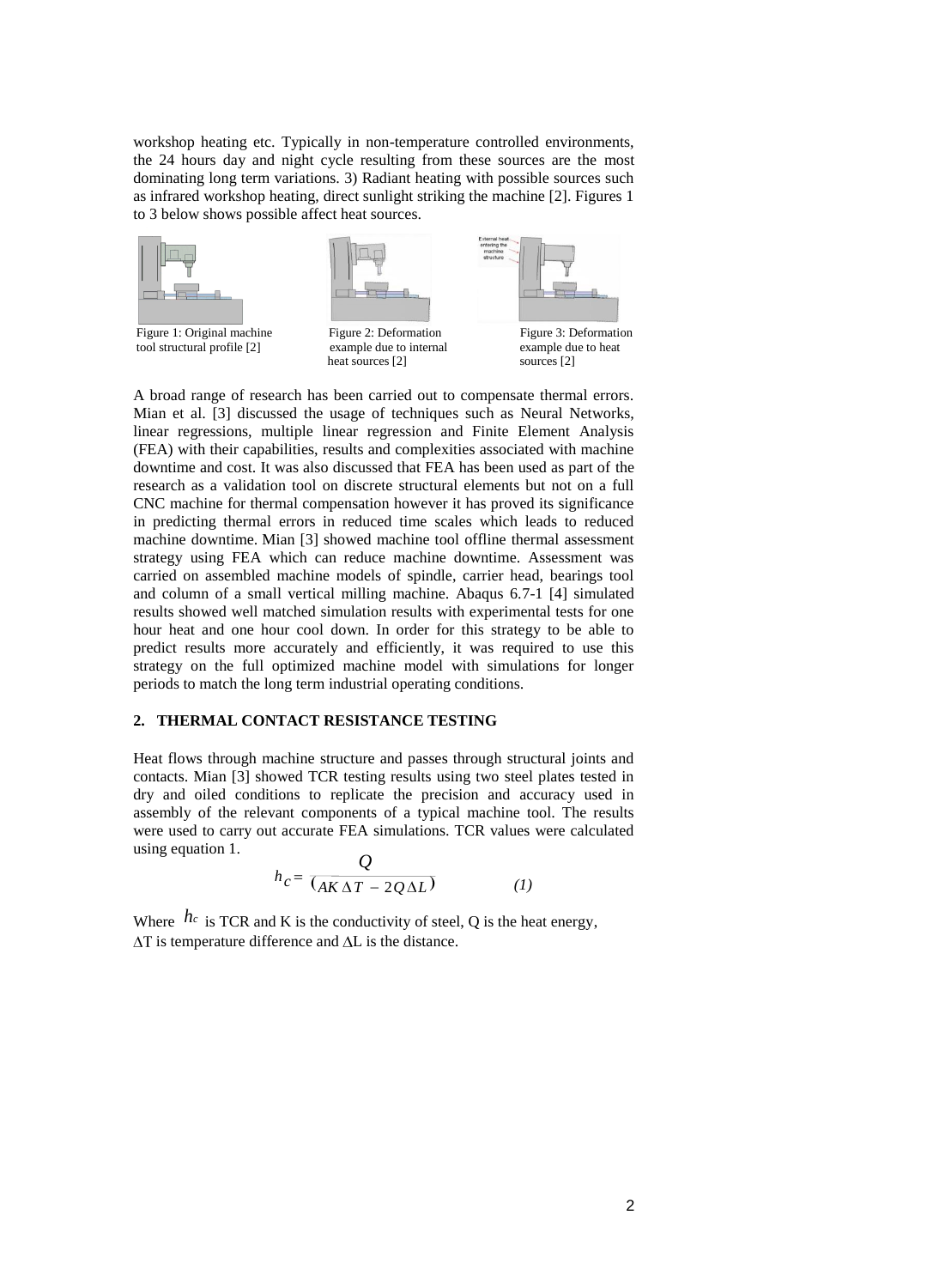## **3. ABAQUS MODELS**

Optimised and idealised machine models of base, table and saddle were created and assembled with previously created models [3] to a full machine model. Idealization includes halving of the full model due to its symmetrical nature over X axis. Figure 4 and Figure 5 shows the full and halved machine CAD model. Bearings, belt drives and motor supporting structure were simplified and represented as heat generation sources in the machine CAD model.



## **4. MACHINE TOOL TESTING**

For more accuracy in results obtained [3], it was required to devise an efficient strategy to calculate the convective heat transfer coefficient (h) due to airflow across test mandrels or even generic tooling. A thermal imaging camera was set up to view the spindle and mandrel rotating at 4000rpm. The heating and cooling cycle data was recorded with high speed imaging (per second) and h was calculated using equation 2 and 3. The values obtained were  $55W/m<sup>2</sup>C$  and  $9W/m<sup>2</sup>C$  respectively which were used to simulate thermal distribution across the mandrel.

$$
Q = mCp\Delta T \quad (2) \qquad Q = hA\Delta T \quad (3)
$$

Where Q is the energy, m is mass, Cp is specific heat capacity of a material, h is convective heat transfer coefficient, A is area and  $\Delta T$  is temperature difference.

#### **4.1 Thermal testing (Online test)**

Optimised values for heat transfer coefficients were applied to the machine based on new experimental results. One hour heat and one hour cooling test was repeated and the spindle was rotated at 4000rpm. Thermal data was recorded using 61 thermal sensors in strips located at the surface of the carrier and spindle boss considered as thermal key points explained by White et al. [5]. Thermal imaging was also used to capture temperature data at the surface and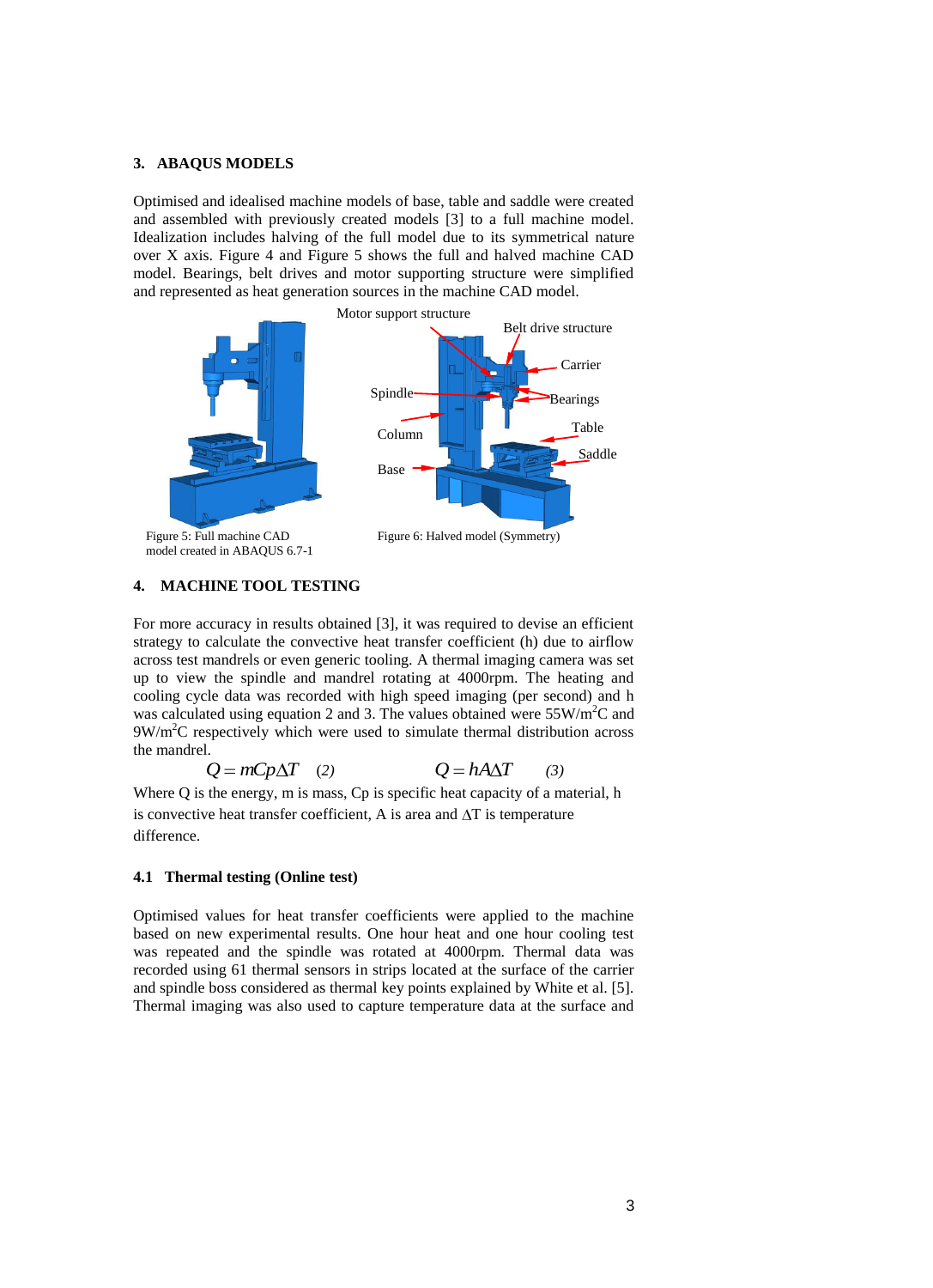places where thermal sensors are hard to install. The data obtained is presented in section 5.1 (Figure 12) for reviewing them in direct comparison with the obtained simulated profiles. Figure 7 shows the thermal sensors location on the machine. Figure 8 shows the thermal image showing thermal distribution in the spindle motor and the belt drive.



location on the machine showing spindle motor and belt drive

## **4.2 Displacement testing (Online test)**

Five Non Contact Displacement Transducers (NCDTs) were placed around a test mandrel (see Figure 9) to monitor the displacements of the tool in X, Y and Z axes during the test. Again the results are presented in section 5.1 (Figure 13) for reviewing them in direct comparison with the obtained simulated results.



Figure 9: NCDTs located around the tool

## **5. ABAQUS SIMULATIONS (OFFLINE ASSESSMENTS)**

The thermal information was converted into thermal loads for applying as body heat flux generated from the heat sources in the software [3]. TCR values [3] were applied at the assembly contacting surfaces and the simulation was set for 1 hour heating and 1 hour cooling.

## **5.1 Temperature and Displacement Simulations (Offline assessment)**

Temperature and displacement results were extracted from the nodes located at similar positions to the actual sensor locations on the machine (both thermal sensors and NCDTs). The results showed improved accuracy in temperature and displacement profiles compared with previous results [3]. Simulation time was also reduced to 3 minutes and 7 minutes for thermal and displacement analyses in Abaqus respectively. A very good correlation of 82% can be observed in both experimental and simulated displacement profiles and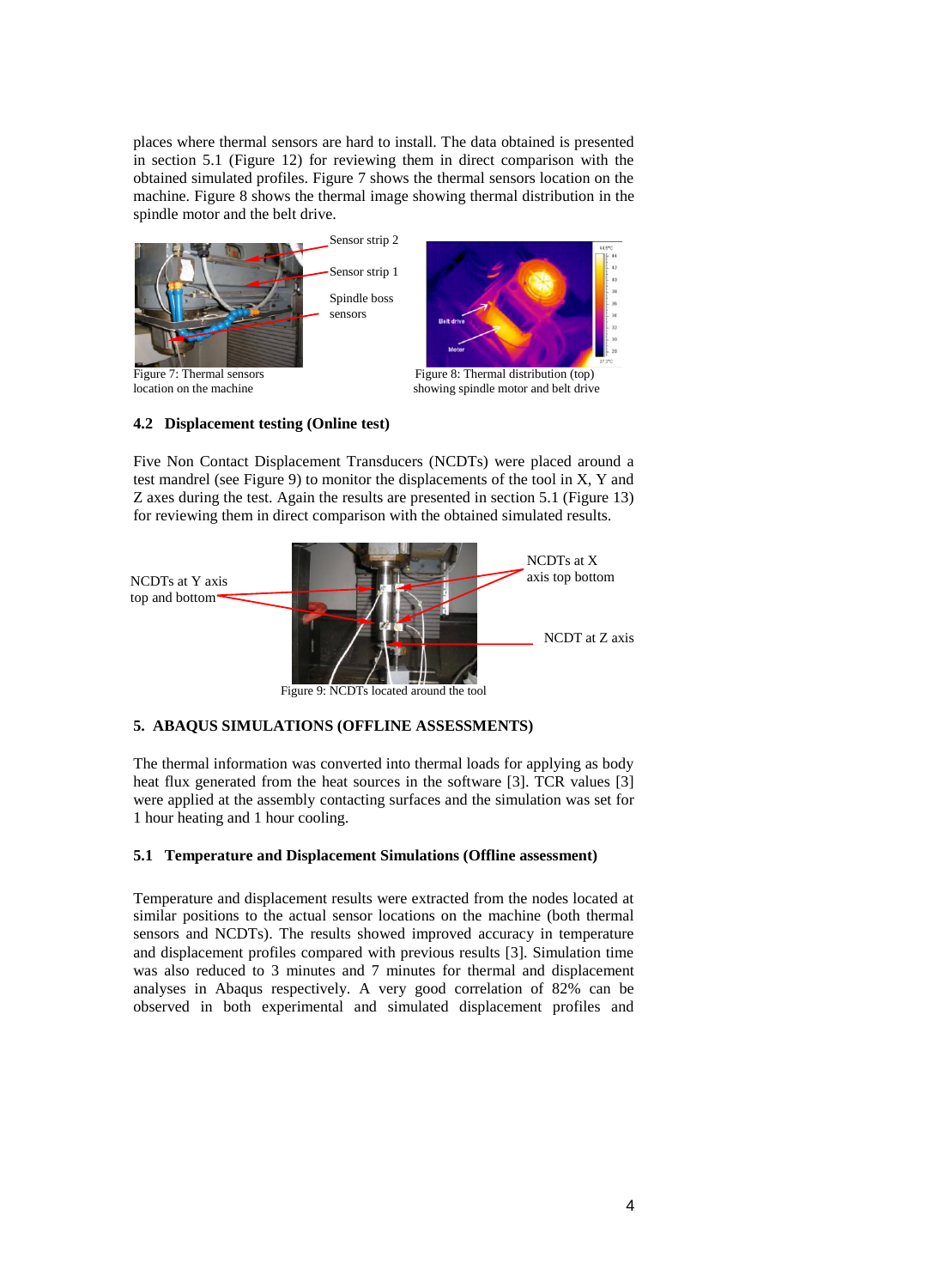magnitude values (Figure 12 and 13). Figure 10 shows the simulated temperature distribution in the spindle carrier assembly and Figure 11 shows the simulated machine behaviour due to thermal distribution.



and 1 hour cooling cycle



**6. LONG TERM TESTS**

As machine down time is involved with carrying out extended thermal trials on production machine tools, one of the greatest advantages of improving offline simulation capability is to enable characterisation of the machine to a reasonable accuracy over medium and long term periods over which, on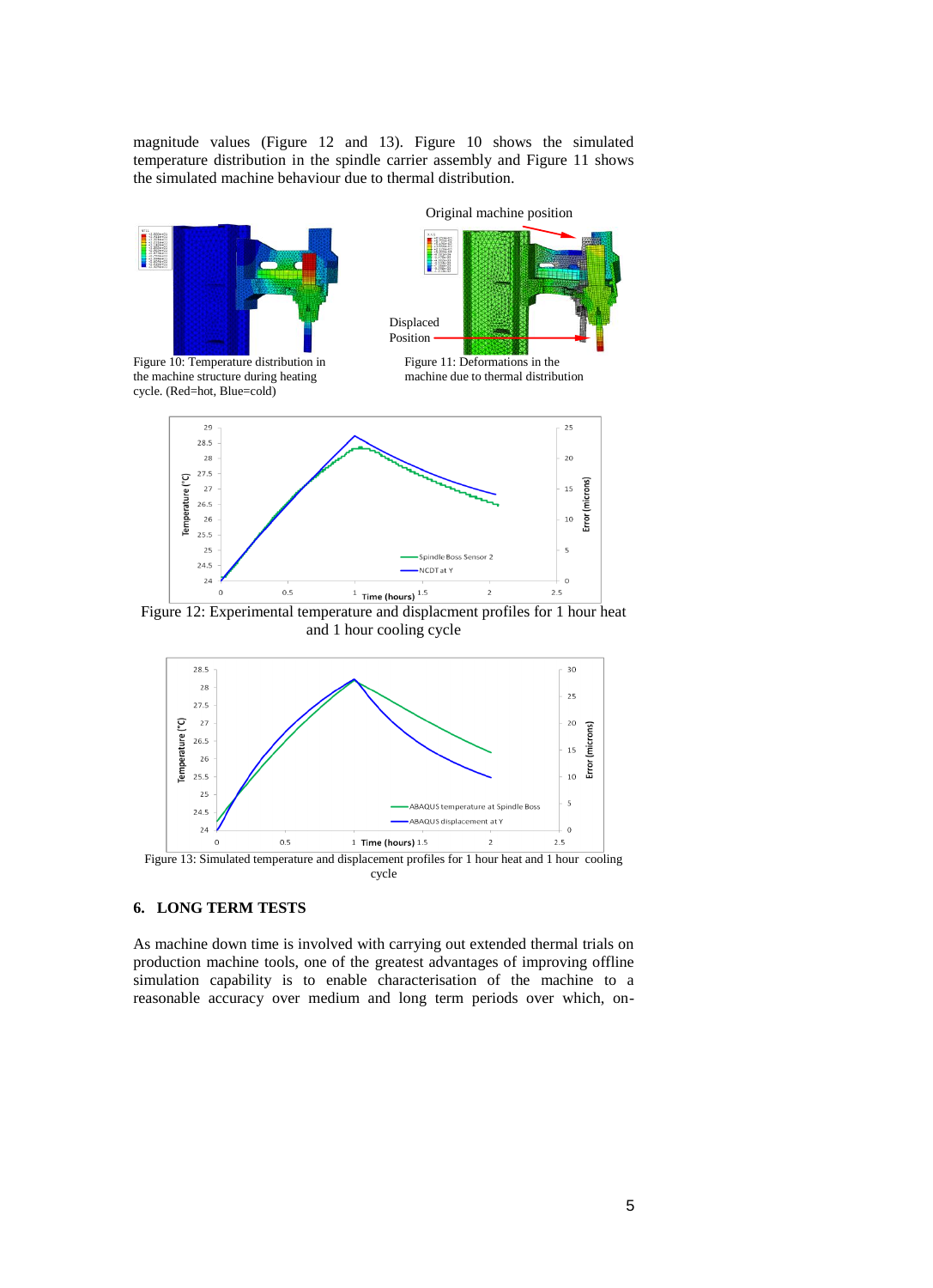machine testing becomes impractical. The machine was set for a heating test with spindle rotated at 4000rpm constant speed for 3 hours followed by 2 hours cooling phase. NCDTs were setup for measurement of long term thermal drifts at the test mandrel (see Fig 9). Heat transfer coefficients for air were applied (see section 4). Figure 14 and Figure 15 shows the comparison graphs of experimental and simulated thermal and displacement profiles respectively. The Abaqus simulation took 5 minutes for thermal and 10 minutes for displacement analysis. Again good correlation of 74% can be observed in both experimental and simulated displacement profiles and magnitude values.



Figure 14: Experimental temperature and displacment profiles for 3 hour heat and 2 hour cooling



Figure 15: Simulated temperature and displacment profiles for 3 hour heat and 2 hour cooling cycle

### **7. STEP HEAT AND COOL TEST**

The complexity of the duty cycle was increased to more closely match operating conditions over much longer test periods. The spindle was rotated in steps at 4000rpm with two 2 hours heating cycles with 1 hour cooling gap. The total test length was 6 hours. Figure 16 And Figure 17 shows the obtained experimental and simulated thermal and displacement profiles respectively. The Abaqus simulation took 8 minutes for thermal and 12 minutes for displacement analysis. Again excellent correlation of 86% can be observed in both experimental and simulated displacement profiles and magnitude values.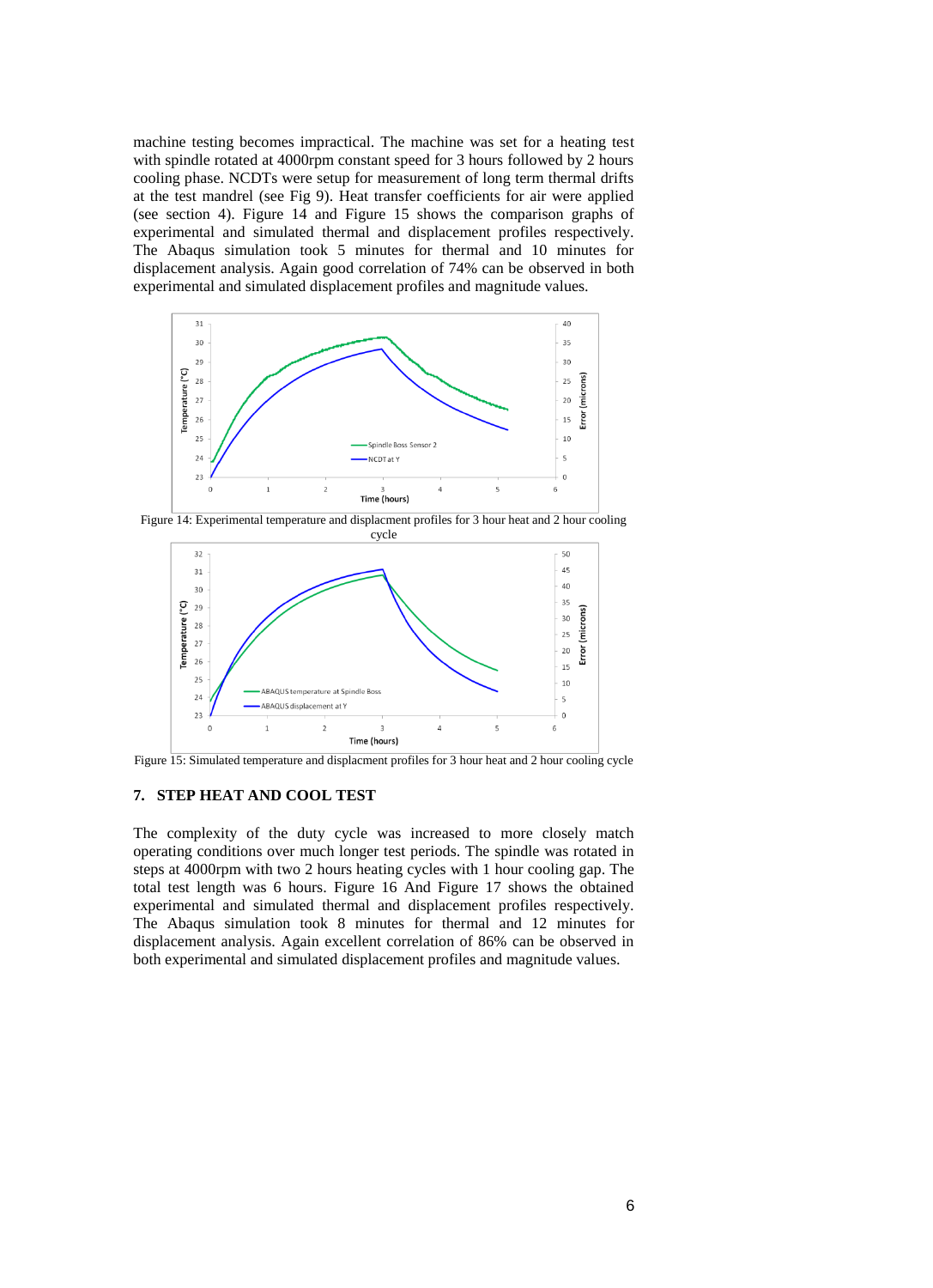

Figure 16: Experimental temperature and displacment profiles step heat and cool cycles



Figure 17: Simulated temperature and displacment profiles for step heat and cool cycle

## **8. ENVIRONMENTAL TESTING**

The machine was tested over 3 day period for thermal drifts due to variation in environmental temperatures. Numbers of thermal sensors increased and were placed at mandrel's surface, table surface, machine's base and two sensors placed inside the machine to measure ambient temperature variations. Ambient temperatures were used to calculate convective heat transfer coefficient inside the machine enclosure and was obtained  $6W/m<sup>2</sup>C$ . The displacement was measured at mandrel's Z direction. Figure 18 shows experimental thermal profiles obtained for 3 days. The overall temperatures varied approx. ±2˚C noted in the head assembly and approx.  $\pm 0.5^{\circ}$ C at the bed (base) during the 3 day period. The results confirm that the environmental temperature variations exist and play an important role in producing thermal drifts over longer production periods.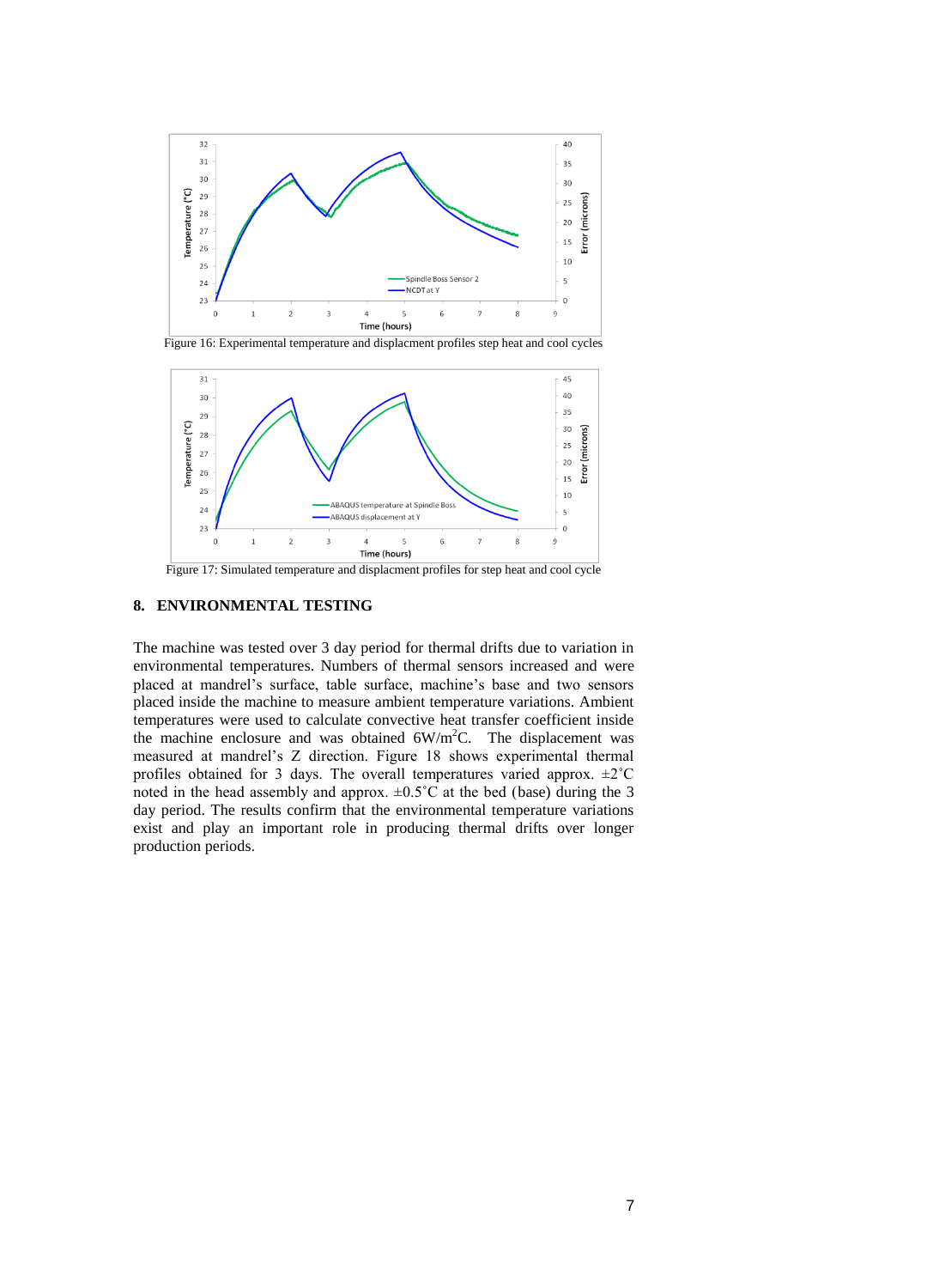

Figure 18: Environmental temperature variations recorded over 3 days



Figure 19: Experimental temperature and displacement profiles recorded over 3 days at mandrel's Z axis

Figure 19 shows the experimental temperature and displacement at the mandrel where displacement followed the temperature variation and varied approx 15 microns in z negative direction over 3 days. This gives a clear picture of machine structure bending sensitivity to environmental variations. The displacement profile's lag is due to the response time of the structure to the temperature variation. Data obtained from environmental testing was applied into Abaqus along with convective heat transfer coefficient measured (section 8). Simulation for thermal and displacement testing took 15 and 22 minutes respectively. Simulated temperature and displacement profiles are shown in Figure 20. Very good correlation of 70% can be observed in both experimental and simulated displacement profiles and magnitude values.



Figure 20: Simulated temperature and displacement profiles recorded over 3 days at mandrel's Z axis